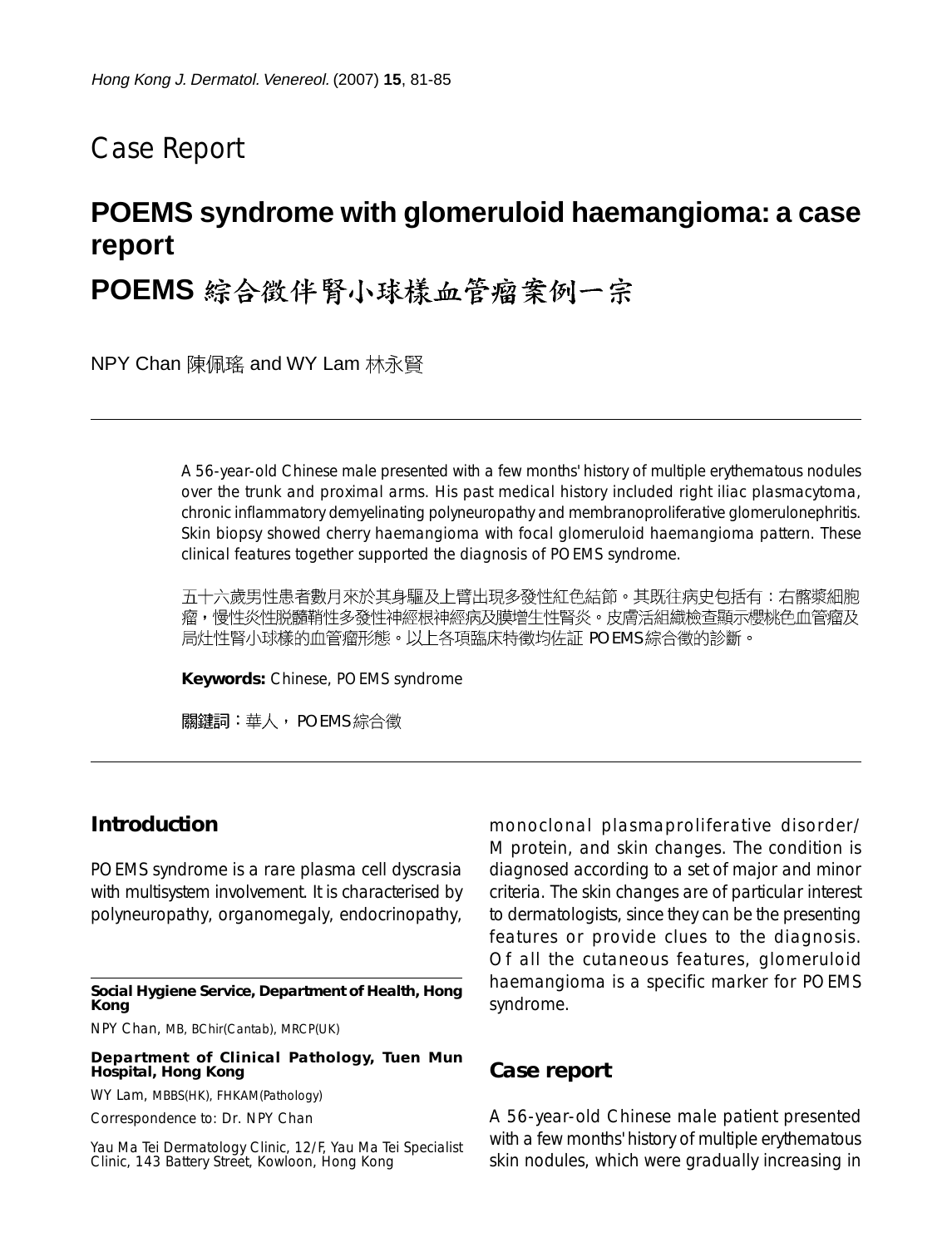size and number. They were distributed over the trunk and proximal arms, and were asymptomatic. There was no systemic symptom associated with the onset of these nodules. The patient's past medical history included right iliac plasmacytoma diagnosed in 1995, which responded to radiotherapy. The last X-ray in August 2006 showed mixed lytic and sclerotic bone lesion in the right innominate bone. He was also diagnosed with chronic inflammatory demyelinating polyneuropathy in 1995 when he presented with numbness of the feet, which subsequently resolved. Membranoproliferative glomerulonephritis was diagnosed in 2003. Continuous ambulatory peritoneal dialysis for end-stage renal failure commenced in 2005. The patient also had congestive heart failure and hypertension. His medication included Frusemide, Prazocin, Caltrate, Pepcidine, Fortifer, Enervon C, Diltiazem, Epo injection and Slow K tablet. He was a nonsmoker and a non-drinker.

Physical examination showed multiple erythematous nodules over the trunk and proximal arms (Figures 1 & 2). They range from 0.5 cm to 1.0 cm in diameter. There were also thickening and sclerodermatoid changes of the fingers. There was no clubbing, Raynaud's phenomenon, hyperpigmentation, lymphadenopathy or palpable organomegaly. Mild pitting oedema of ankles was noted. No papilloedema or neurological defect was detected. The clinical differential diagnoses for the erythematous nodules included cherry haemangioma, bacillary angiomatosis, pyogenic granuloma, angiokeratoma, amelanotic melanoma and Spitz naevus. An excisional biopsy was performed of a nodule from the upper arm. Histology showed an angioma with mainly cherry haemangioma pattern and focal glomeruloid pattern (Figures 3 & 4). The glomeruloid component was predominantly at the periphery and the deeper part of the lesion. Eosinophilic globules were readily seen and demonstrated polytypic light chain pattern (Figure 5).

Overall, the findings of cherry haemangioma with focal glomeruloid haemangioma pattern,



**Figure 1.** Multiple haemangiomas over back.



**Figure 2.** One of the larger haemangiomas measuring 1 cm in diameter.



**Figure 3.** Low power of the vascular tumour shows cherry-type haemangioma with focal minute "glomeruloid" changes at the right lower zone (H&E stain, 40x).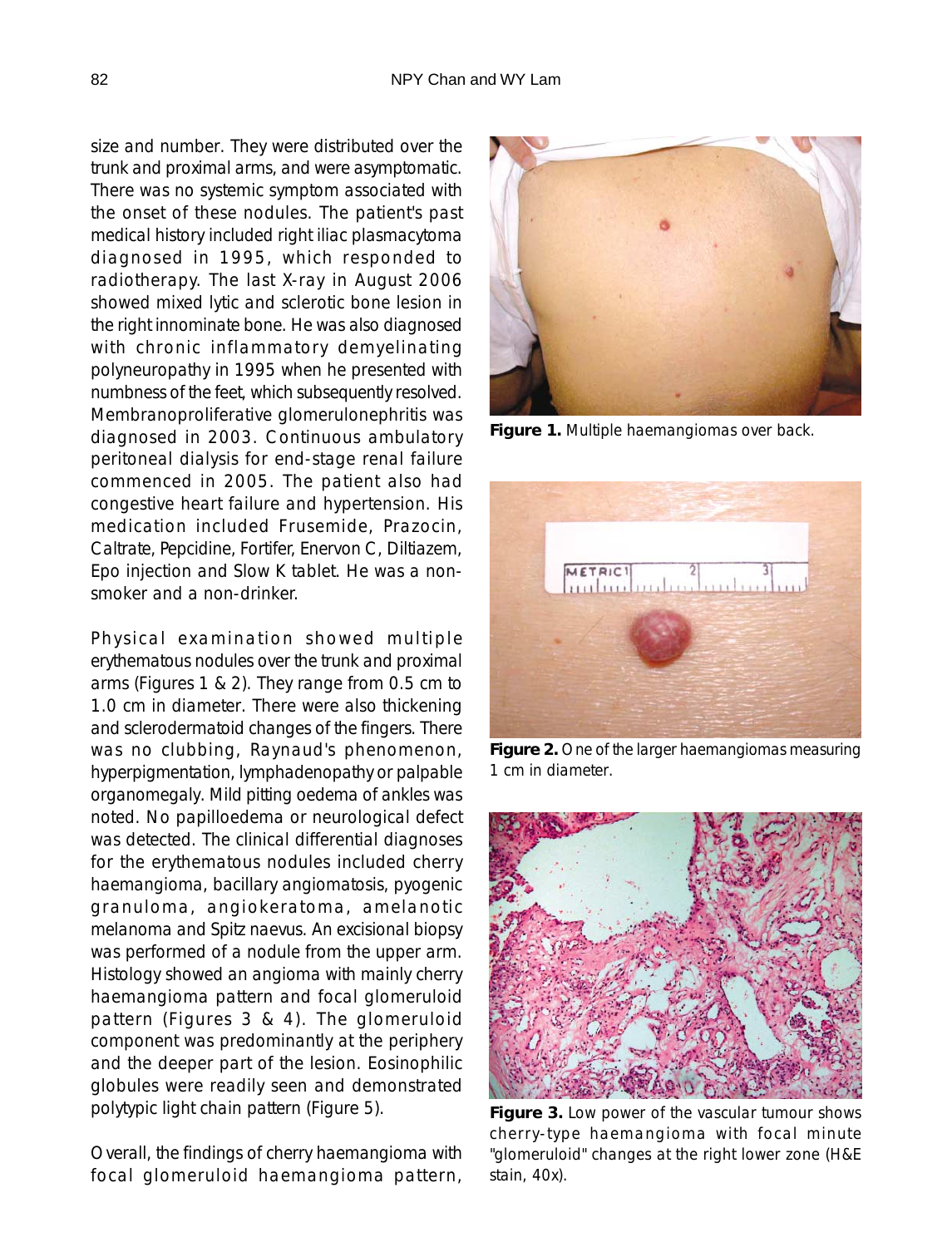

**Figure 4.** More careful search reveals more diagnostic glomeruloid pattern. A cluster of eosinophilic globules can be seen at the left (H&E stain, 200x).



**Figure 5.** Eosinophilic globules can be highlighted by periodic acid-schiff with diastase (PASD) stain (400x). These globules are positive for both kappa and lambda light chain by immunohistochemical stains (not shown).

plasmacytoma, mixed sclerotic and lytic bone lesions, and chronic inflammatory demyelinating polyneuropathy supported the diagnosis of POEMS syndrome.

#### **Discussion**

POEMS syndrome is a rare, plasma cell disorder

with multisystem involvement. The acronym 'POEMS' stands for *p*olyneuropathy, *o*rganomegaly, *e*ndocrinopathy, *m*onoclonoplasmaproliferative disorder/*M* protein, and *s*kin changes.1 The diagnosis depends on a combination of symptoms and signs. Some of these features are often detected at a sub-clinical level, therefore a high level of suspicion is required for diagnosis. POEMS syndrome also shows other important clinical features which are well-recognised but not included within the acronym. This syndrome is of interest to dermatologists because the various skin manifestations seen in POEMS syndrome can be the presenting feature or a clue to the diagnosis.<sup>2</sup>

The incidence of POEMS syndrome is unknown. It may be under-diagnosed and therefore underreported. There is no specific racial association, but a preponderance of cases are reported in the Japanese literature. The male to female ratio is approximately 2.5:1. The age of onset is between the fifth and the sixth decade.3

The pathogenesis of POEMS syndrome is not well understood. It is known that the syndrome represents a plasma cell dyscrasia, but the mechanism by which this leads to the development of clinical features of the syndrome is unclear. Lambda light chains are present in more than 95% of cases. However, histological review of affected organs does not support the syndrome as a form of deposition disorder. Antibodies to Human Herpesvirus (HHV)-8 are seen in 78% of cases of POEMS syndrome with Castleman's disease. However, the role of HHV-8 is unclear. Other observations included increased levels of various cytokines (IL-1β, TNF- $\alpha$  and IL-6),<sup>4</sup> vascular endothelial growth factor (VEGF) and tissue inhibitor of metalloproteinases (TIMP). Recently, VEGF has particularly received more attention regarding its possible role in the pathogenesis of POEMS syndrome.<sup>5</sup> The serum level of VEGF seems to correlate with the clinical outcome and response to therapy in POEMS syndrome. VEGF is known to be important in angiogenesis by increasing vascular permeability. It is hypothesised that VEGF secreted from plasma cells and platelets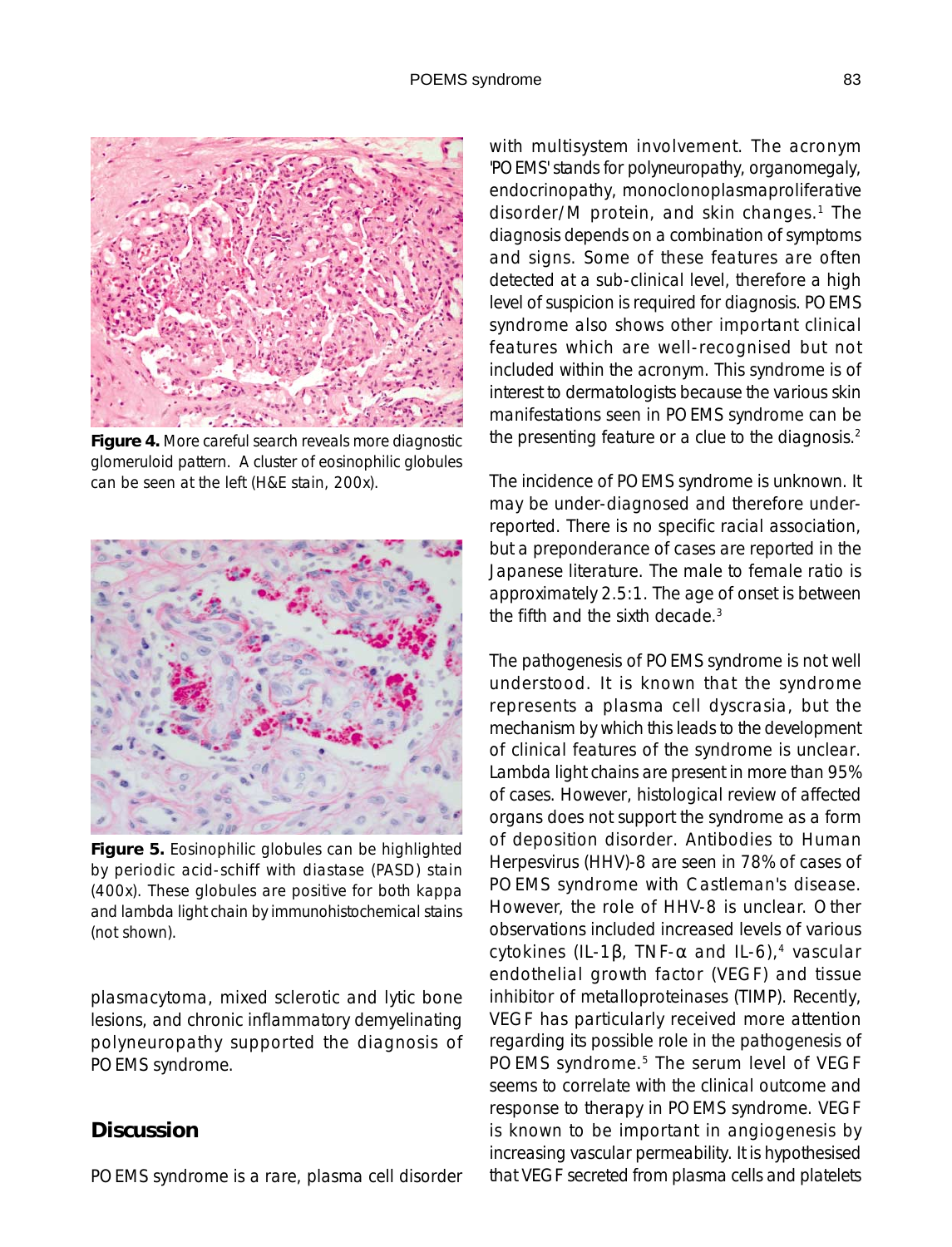promote vascular permeability, angiogenesis, and monocyte and macrophage migration, which then leads to arterial obliteration. Hashiguchi demonstrated VEGF release from aggregated platelets in POEMS syndrome.<sup>6</sup>

The diagnosis of POEMS syndrome has been proposed to base on a list of major and minor criteria (Table 1). $<sup>7</sup>$  Two major and at least one</sup> minor criteria are required for diagnosis. It should be noted that the clinical features that have been reported to be associated with POEMS syndrome are more extensive than those included in the diagnostic criteria.

'P' in POEMS syndrome represents polyneuropathy, which usually manifests as tingling and paraesthesia over distal regions with symmetrical, progressive and proximal spread. Sensory symptoms are later followed by motor symptoms. Respiratory compromise is possible. Needle electromyography and nerve biopsy may be required to differentiate POEMS-associated polyneuropathy from other causes. 'O' in POEMS syndrome represents organomegaly. Hepatomegaly is seen in 50% of patients. Splenomegaly and lymphadenopathy are present in almost the same frequency. 'E' represents endocrinopathy. Diabetes mellitus and gonadal dysfunction are the most common endocrinopathies. Adrenocortical insufficiency and parathyroid abnormalities have also been reported. 'M' represents monoclonal plasmaproliferative

disorder, which is a major diagnostic criteria. Various plasma cell disorders have been reported in POEMS, but the more common types include osteosclerotic myeloma and Monoclonal gammopathy of undetermined significance. 'S' represents skin changes, which are seen in 50-90% of patients.<sup>8</sup> Hyperpigmentation, hypertrichosis and skin thickening are the most common cutaneous features. Others include acrocyanosis, clubbing, hyperhidrosis, alopecia, flushing, acquired ichthyosis, vasculitis, livedo reticularis, Sweet's syndrome-like lesions and multiple seborrhoeic keratosis. Furthermore, angiomas are seen in 24-44% of Japanese patients. They are usually multiple, dome-shaped, purple-red, firm, papulnodular lesions distributed over trunk, proximal limbs and face. Various histological subtypes of angiomas are seen in POEMS syndrome, which include cherry-type capillary haemangioma, glomeruloid haemangioma, tufted angioma, immature vascular tumour, microvenular haemangiomas and multinucleated cell angiohistocytomas. Glomeruloid haemangioma is a specific cutaneous marker of POEMS syndrome.<sup>9-11</sup> It is a benign vascular proliferation that occurs inside ectatic blood vessels, producing a pattern resembling a renal glomeruli. This histologically distinct type of angioma was first described in 1990.<sup>12</sup> It is thought to represent a reactive endothelial proliferation in response to angiogenic stimuli, rather than a true neoplasm.

Table 1. Proposed criteria for diagnosis of POEMS syndrome.<sup>7</sup>

Major criteria (must have both)

- Polyneuropathy
- Monoclonal plasma cell-proliferative disorder

Minor criteria (must have at least one)

- Sclerotic bone lesions
- Castleman disease
- Organomegaly (splenomegaly, hepatomegaly, lymphadenopathy)
- Oedema (oedema, pleural effusion, ascities)
- Endocrinopathy (adrenal, thyroid, pituitary, gonadal, parathyroid, pancreatic)
- Skin changes (hyperpigmentation, hypertrichosis, pleothora, haemangiomata, white nails)
- Papilloedema